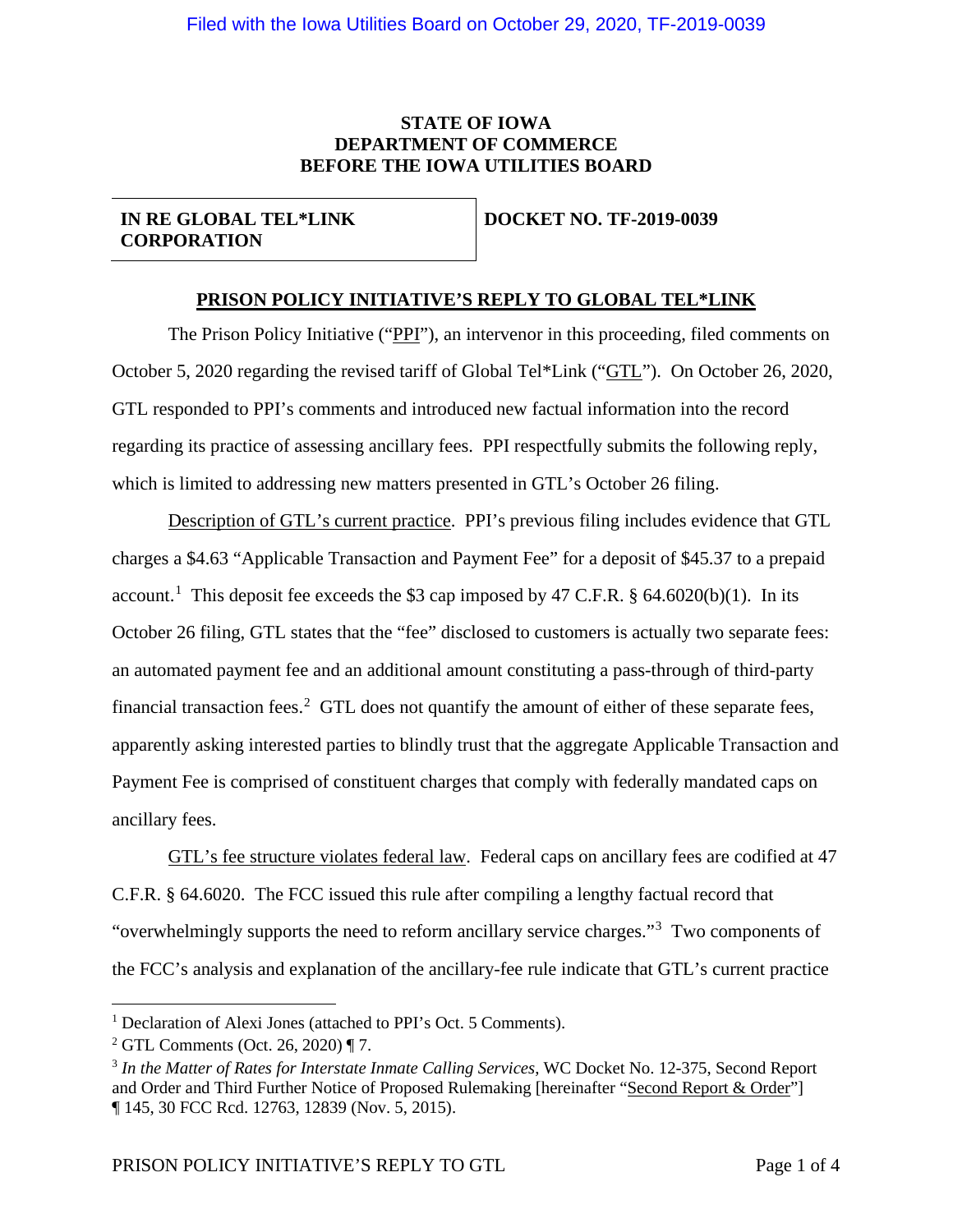# Filed with the Iowa Utilities Board on October 29, 2020, TF-2019-0039

contravenes federal law. First, the financial transaction fee that GTL charges on top of the \$3 deposit fee appears to be attributable to GTL's payment-card processing costs.<sup>[4](#page-1-0)</sup> But the automated payment fee is already designed to compensate carriers for these expenses. In arguing against the \$3 cap, GTL's competitor Securus Technologies alleged that its payment-card processing fees exceeded \$3 per transaction. The FCC rejected this argument, finding that Securus's alleged costs were an outlier, and that other companies were able to cover their card processing costs under a \$3 fee cap.<sup>[5](#page-1-1)</sup> The FCC's analysis here shows that carriers' card processing costs may be recovered through the automated payment fee, not the pass-through provision for third-party fees.

Second, the FCC's explanation of the rule allowing pass-through of third-party transaction fees provides further instruction. When announcing the pass-through rule, the FCC framed it as a matter of addressing "money transfer service fees" incurred by customers who "do not have bank accounts, and therefore rely on third-party money transfer services such as Western Union or MoneyGram to fund calls with inmates."<sup>[6](#page-1-2)</sup> This background is reflected in the regulatory definition of "third party financial transaction fee," which is described as a fee "that Providers of Inmate Calling Services are charged by third parties to transfer money or process financial transactions to facilitate a Consumer's ability to *make account payments via a third party*."[7](#page-1-3)

Here, there is no third party involved in the transaction. A three-party transaction occurs when a customer (party 1) wishes to pay a carrier (party 2) and does so by initiating a transaction through a money transmitter like Western Union (party 3). The evidence concerning GTL's fees relates to a transaction initiated through GTL's own website, $\delta$  and involving only two parties: the

<span id="page-1-0"></span><sup>4</sup> GTL's October 26 comments never actually specify the nature of the alleged third-party fee, nor the identity of the party charging it. Yet GTL's refence to "credit card payments" implies that this fee is actually an attempt to pass-through GTL's payment-card processing costs. *See* GTL Cmt., p 7.

<span id="page-1-1"></span><sup>5</sup> Second Report & Order ¶ 167, 30 FCC Rcd. 12848.

<span id="page-1-2"></span><sup>6</sup> *Id.* ¶ 170, 30 FCC Rcd. 12849 (footnotes omitted).

<span id="page-1-3"></span> $747$  C.F.R. § 64.6000(a)(5) (emphasis added).

<span id="page-1-4"></span><sup>8</sup> Jones Decl. ¶¶ 2-3.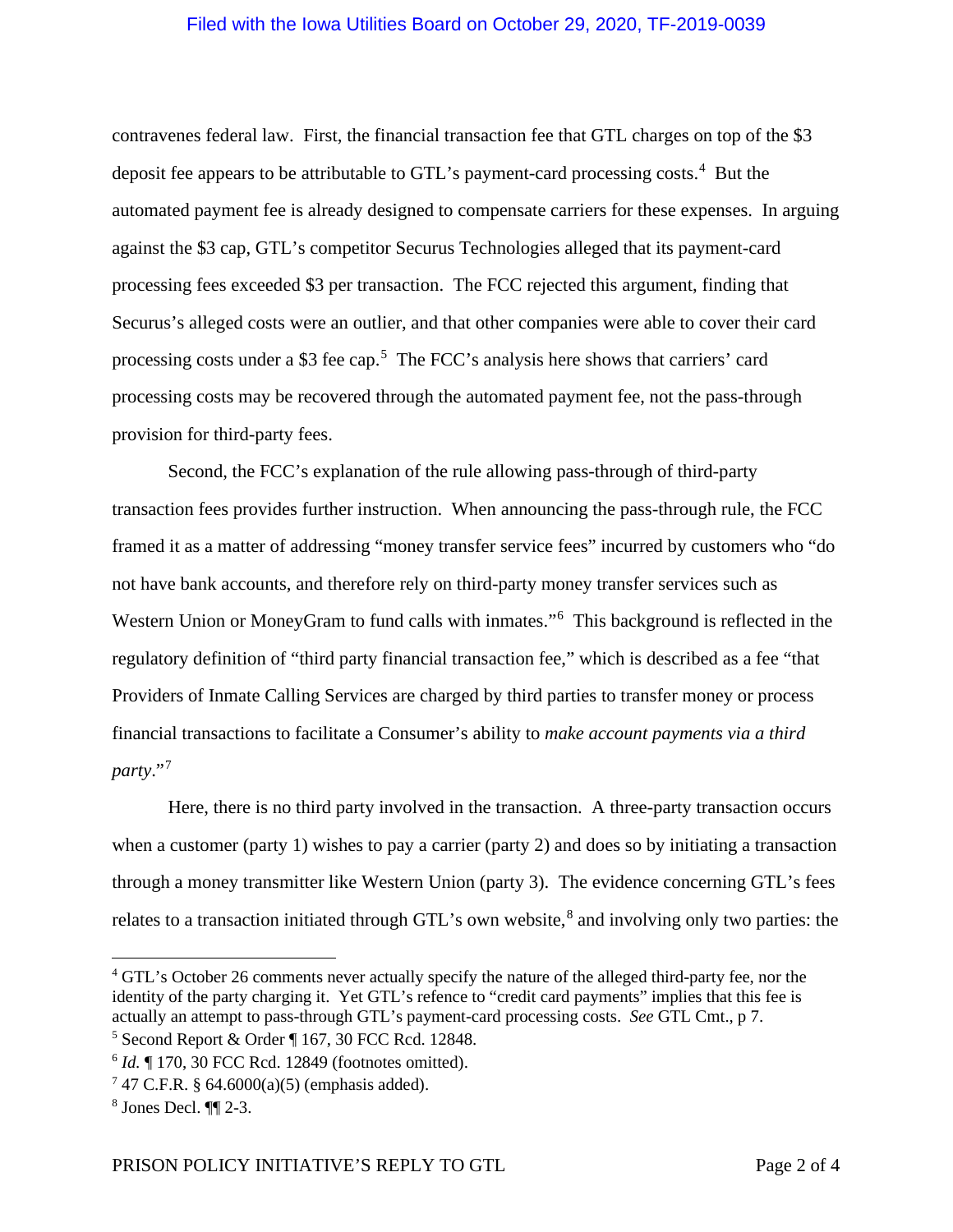# Filed with the Iowa Utilities Board on October 29, 2020, TF-2019-0039

customer and GTL. True, other entities may participate in the transaction behind the scenes (such as the customer's card issuer and GTL's acquiring bank), but these parties are not third parties; they are merely agents of the payor and payee.

The FCC's rationale in promulgating ancillary fee caps makes clear that carriers' card processing costs are to be recovered from per-minute rates and (at the carriers' option) from the automated payment fee. GTL's practice of passing through these costs constitutes an improper attempt to "double dip" by charging the automated payment fee while also passing through certain costs on top.

GTL's disclosure of fees violates applicable procedural requirements. Federal law specifies that carriers such as GTL "must clearly, accurately, and conspicuously disclose their ... [calling] rates and Ancillary Service Charges to customers."<sup>[9](#page-2-0)</sup> The screenshots submitted with PPI's previous comments illustrate that GTL fails to make a clear and conspicuous disclosure of the fee structure that the company belatedly explains in its October 26 comments. A clear and conspicuous fee disclosure would look something like this:

Instead of clearly labeling and itemizing applicable fees, GTL simply aggregates them and labels them as "Applicable Transaction and Payment Fees" (a descriptor that aligns with none of the ancillary fees allowed under 47 C.F.R. § 64.6020(a)). Customers have no way of knowing whether GTL is complying with federal fee caps and have no way of verifying the validity of the alleged third-party transaction fee, because the third party is never identified. GTL's current method of disclosure is the antithesis of clear and conspicuous, and it leaves interested parties with no ability to gauge accuracy.

The Board can curtail GTL's improper fee structure. The Iowa Utilities Board can act to end GTL's practice by specifically addressing the mechanics of ancillary fees as they relate to

PRISON POLICY INITIATIVE'S REPLY TO GTL<br>
Page 3 of 4

<span id="page-2-0"></span><sup>9</sup> 47 C.F.R. § 64.6110.